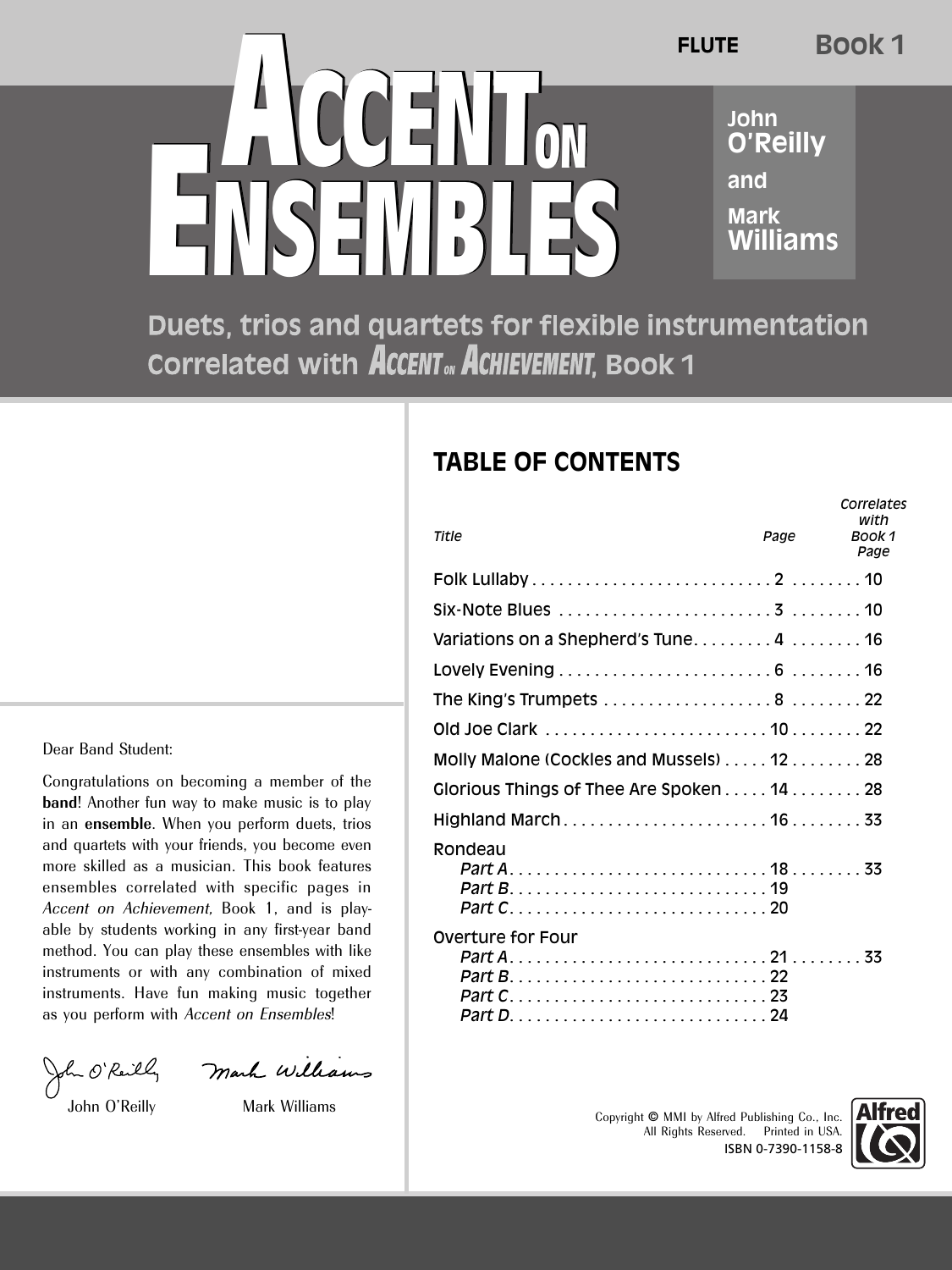

American Folk Song